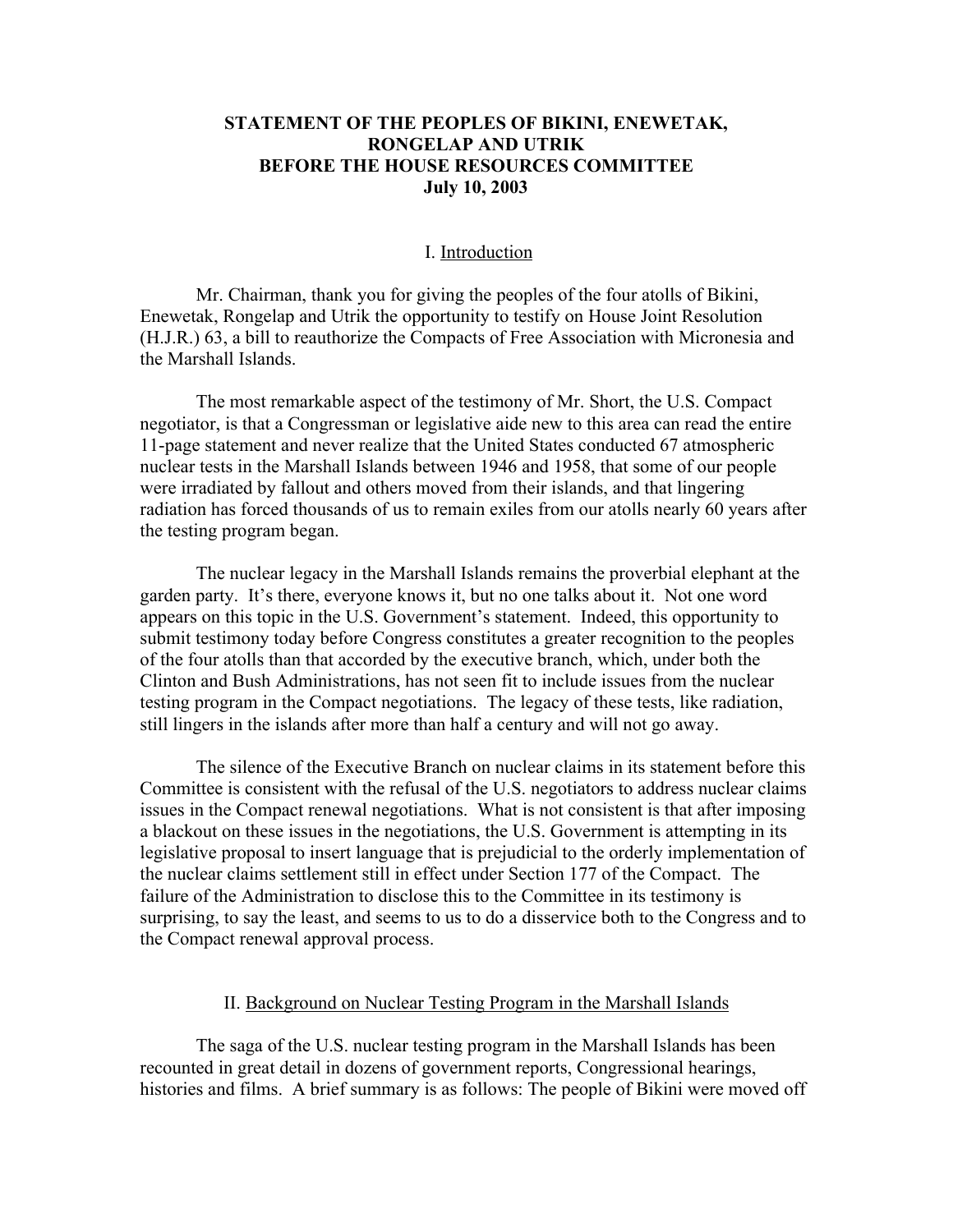their atoll by the U.S. Navy in 1946 to facilitate Operation Crossroads, the world's fourth and fifth atomic bomb explosions. The people of Enewetak were moved off their islands the next year to prepare for a second series of atomic tests. In the 12-year period from 1946-1958, when the Marshall Islands was a United Nations Trust Territory administered by the United States, the United States conducted 67 atomic and hydrogen atmospheric bomb tests in islands, with a total yield of 108 megatons, which is 98 times greater than the total yield of all the U.S. tests in Nevada. Put another way, the total yield of the tests in the Marshall Islands was equivalent to 7,200 Hiroshima bombs. That works out to an average of more than 1.6 Hiroshima bombs per day for the 12-year nuclear testing program in the Marshalls.

Radioactive fallout from one of those tests – the March 1, 1954 Bravo shot at Bikini – drifted in the wrong direction and irradiated the 236 inhabitants of Rongelap and Utrik Atolls as well as the crew of a Japanese fishing vessel. Bravo, the largest U.S. nuclear test in history with an explosive force equal to nearly 1,000 Hiroshima-type atomic bombs, touched off a huge international controversy that eventually led to the U.S. moratorium on atmospheric nuclear testing and the U.S.-U.S.S.R. Limited Nuclear Test Ban Treaty.<sup>1</sup> President Eisenhower told a press conference in late March that U.S. scientists were "surprised and astonished" at the test, and a year later the Atomic Energy Commission (AEC) admitted that about 7,000 square miles downwind of the shot "was so contaminated that survival might have depended upon prompt evacuation of the area. .  $\therefore$  <sup>2</sup> Put another way, if Bravo had been detonated in Washington, DC, and the fallout pattern had headed in a northeast direction, the entire population from Washington to New York would have been killed, while near-lethal levels of fallout would stretch from New England to the Canadian border. $3$ 

The statistics 57 years after testing began:

 $\blacksquare$  The Bikinians have been exiled from their homeland since 1946, except for a brief period after President Johnson announced in 1968 that Bikini was safe and the people could return. Many of the islanders returned and lived there until 1978, when medical tests by U.S. doctors revealed that the people had ingested what may have been the largest amounts of radioactive material of any known population, and the people were moved off immediately. What went wrong? An AEC blue-ribbon panel, in estimating the dose the returning Bikinians would receive, relied on an erroneous calculation by one of their scientists, which threw off their calculations by a factor of 100. "We just plain goofed," the scientist told the press.<sup>4</sup>

 $\frac{1}{1}$ <sup>1</sup> See, e.g., Peter Pringle and James Spigelman, The Nuclear Barons (Holt, Rinehart and Winston 1981) pp. 243-59.

 $2$  New York Times, March 25, 1954, pp. 1, 18.

<sup>&</sup>lt;sup>3</sup> Jonathan M. Weisgall, Operation Crossroads: The Atomic Tests at Bikini Atoll (Naval Institute Press 1994), pp. 304-05.

 $4$  Los Angeles Times, July 23, 1978, p. 3.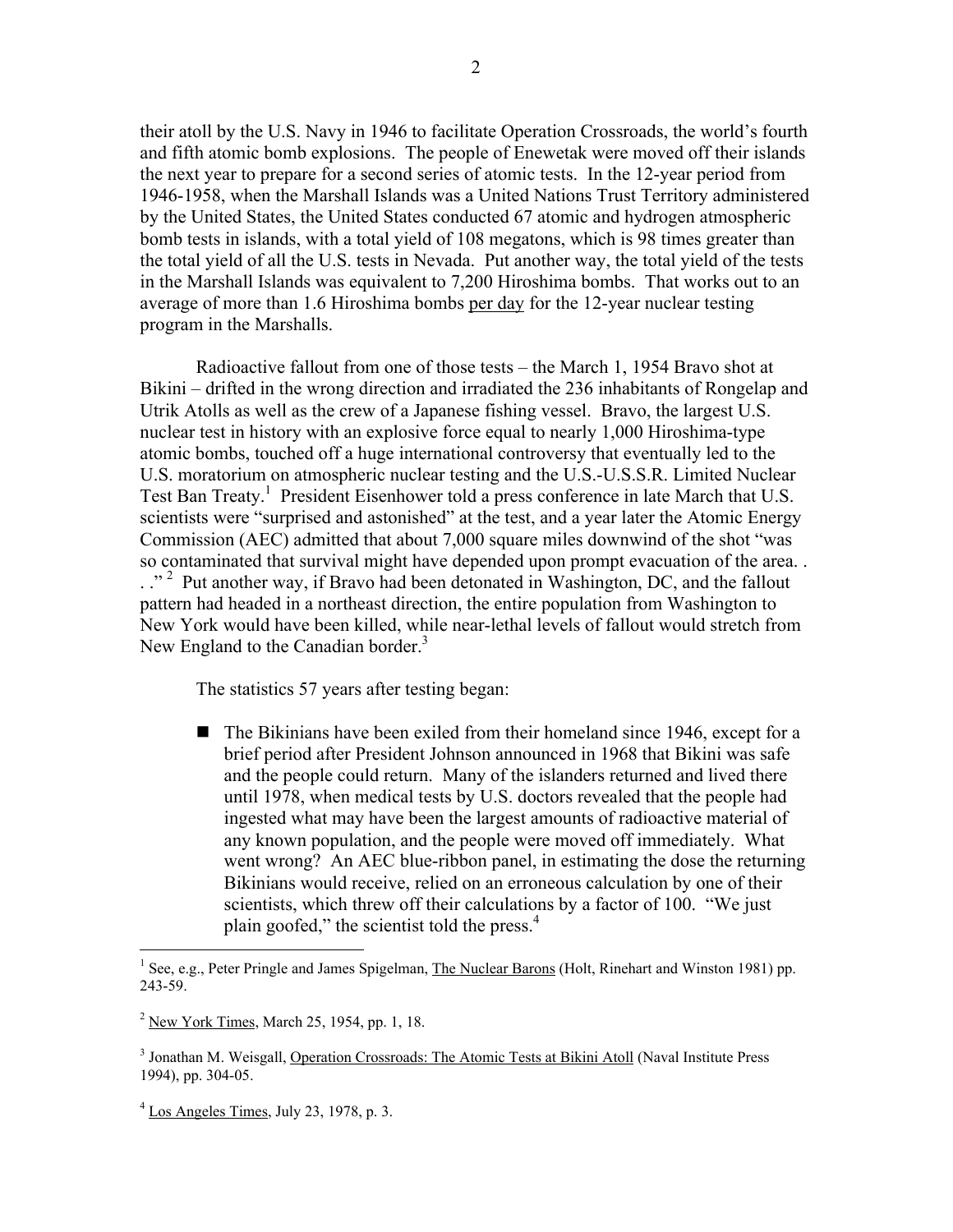- $\blacksquare$  The people of Enewetak were exiled from the southern islands of their atoll for 33 years, and approximately half the population (the Enjebi people) still cannot return to their home islands in the northern part of Enewetak Atoll because those islands remain too radioactive 56 years after they were first moved.
- $\blacksquare$  Today, a nuclear waste site containing over 110,000 cubic yards of radioactive contaminants, known as the Runit Dome, remains on Enewetak Atoll.
- At least four islands at Bikini and five at Enewetak were completely or partially vaporized during the testing program, and many others were heavily contaminated with radiation.
- $\blacksquare$  Although they were 100 miles from Bikini, the people of Rongelap received a radiation dose from Bravo equal to that received by Japanese people less than two miles from ground zero at Hiroshima and Nagasaki. They displayed all the classic symptoms of radiation poisoning – hair loss, skin lesions, and lowered white blood cell counts. All but two of the nineteen Rongelapese who were under ten years old at the time of Bravo developed abnormal thyroid nodules, and there has been one leukemia death.<sup>5</sup> The people were moved off the islands for three years after the Bravo shot, and they moved off again in 1985 amid concerns about radiation dangers.
- $\blacksquare$  The 236 inhabitants of Rongelap and Utrik have required regular medical care by U.S. doctors since the time of the Bravo shot.
- $\blacksquare$  The people of Utrik were returned to their home atoll a mere three months after Bravo and were exposed to extremely high levels of residual fallout in the ensuing years. This unnecessary exposure led to many thyroid problems and other cancers.

No inkling of these facts is even suggested by the U.S. Government's testimony. As far as the U.S. negotiators are concerned, these events have been previously dealt with and are now relegated to the trash bin of history.

 $\overline{a}$ 

<sup>&</sup>lt;sup>5</sup> Edwin J. Martin and Richard H. Rowland, Castle Series (Defense Nuclear Agency Report No. 6035F 1954), pp. 3, 235; Robert A. Conard et al., A Twenty-Year Review of Medical Findings in a Marshallese Population Accidentally Exposed to Radioactive Fallout (Brookhaven National Laboratory 1974), pp. 59- 76, 81-86).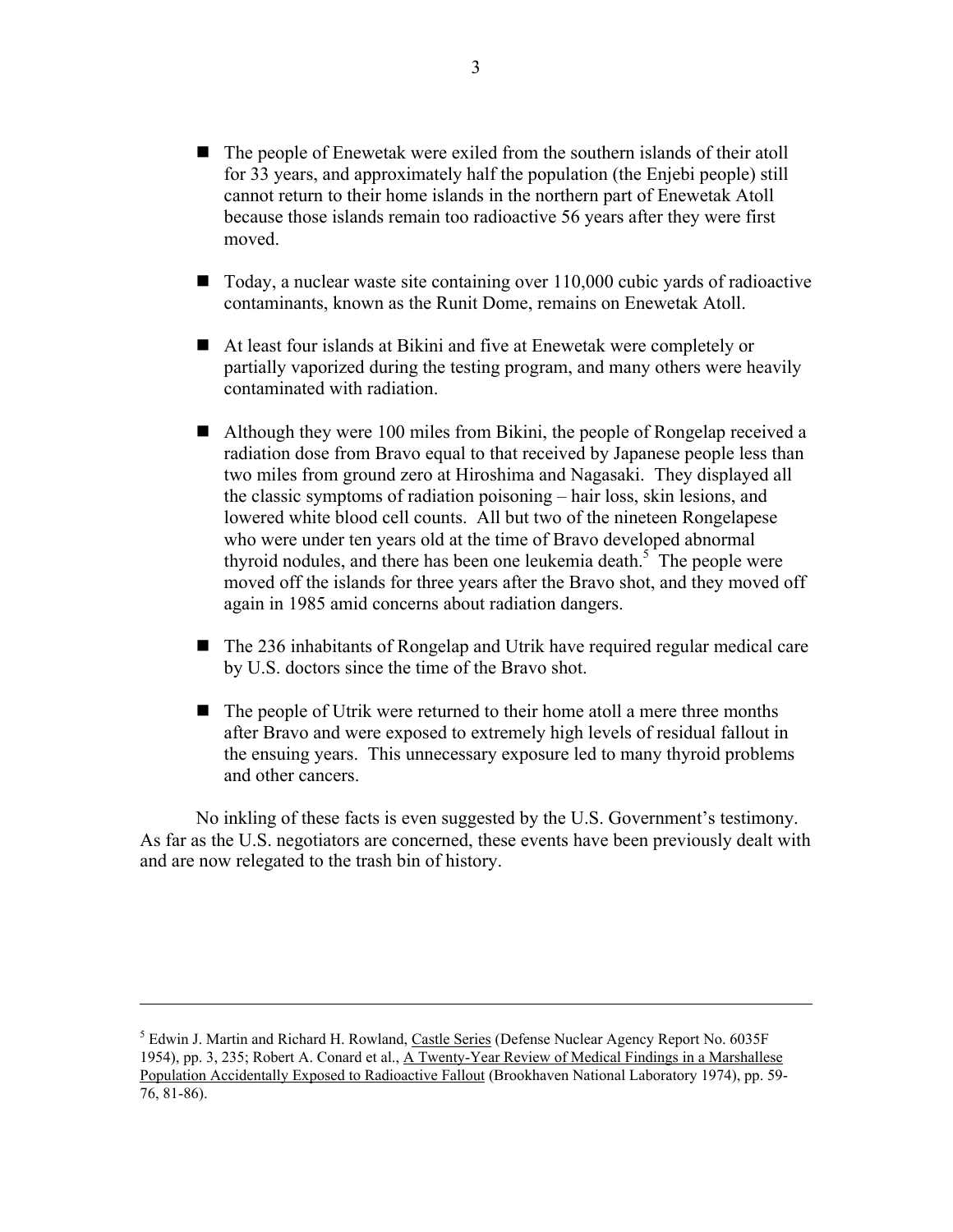#### III. 1980s Court Cases and the Compact

In the 1980s, the peoples of the four atolls and other island groups brought lawsuits against the United States for property and other damages totaling more than \$5 billion. In the Bikini case, for example, in which more than 300 pleadings were filed in seven years, the trial judge denied the U.S. Government's motion to dismiss the case and set a trial date before the U.S. and Republic of the Marshall Islands (RMI) Governments signed the Compact and the subsidiary Section 177 Agreement, which established a \$150 Nuclear Fund, income from which was earmarked for the peoples of the four atolls and for other programs related to the legacy of the nuclear testing program "as a means to address past, present, and future consequences of the Nuclear Testing Program."<sup>6</sup> In addition, approximately \$3 million annually of the income generated by the Nuclear Fund went to the Nuclear Claims Tribunal, which was established under the Agreement with "jurisdiction to render final determination upon all claims past, present and future, of the Government, citizens, and nationals of the Marshall Islands which are based on, arise out of, or are in any way related to the Nuclear Testing Program."

The Section 177 Agreement also provides that it constitutes the full settlement of all claims, "past, present and future," of Marshall Islanders and their government against the United States arising out of the testing program, and another section provides that all such claims pending in U.S. courts are to be dismissed. $8$ 

Faced with these provisions, Judge Harkins of the U.S. Claims Court dismissed the nuclear cases after the Compact went into effect, but he emphasized that "in none of these cases has Congress abolished plaintiffs' rights. The Compact recognizes the United States obligations to compensate for damages from the nuclear testing program and the Section 177 Agreement establishes an alternative tribunal [the Nuclear Claims Tribunal] to provide such compensation."<sup>9</sup> He repeated this point several more times: "Plaintiffs are not deprived of every forum. An alternative tribunal to provide compensation has been provided."<sup>10</sup>

In this regard, Judge Harkins recognized the obvious point that Congress cannot close the doors of U.S. courts for a constitutional taking claim. As the noted constitutional scholar Gerald Gunther wrote, "[A]ll agree that Congress cannot bar all remedies for enforcing federal constitutional rights."<sup>11</sup> Congress can, however, close the

 $\frac{1}{6}$ <sup>6</sup> Compact Section 177 Agreement, Article I, Section 2.

 $\frac{7}{1}$  Id., Article IV, Section 1(a).

 $8$   $\underline{Id}$ ., Articles X and XII.

 $^{9}$  Juda v. United States, 13 Cl.Ct. 667, 688 (1987).

 $10 \underline{\mathsf{Id}}$ . at 689.

<sup>&</sup>lt;sup>11</sup> Gunther, "Congressional Power to Curtail Federal Court Jurisdiction: An Opinionated Guide to the Ongoing Debate," 36 Stan.L.Rev. 895, 921 n. 113 (1984).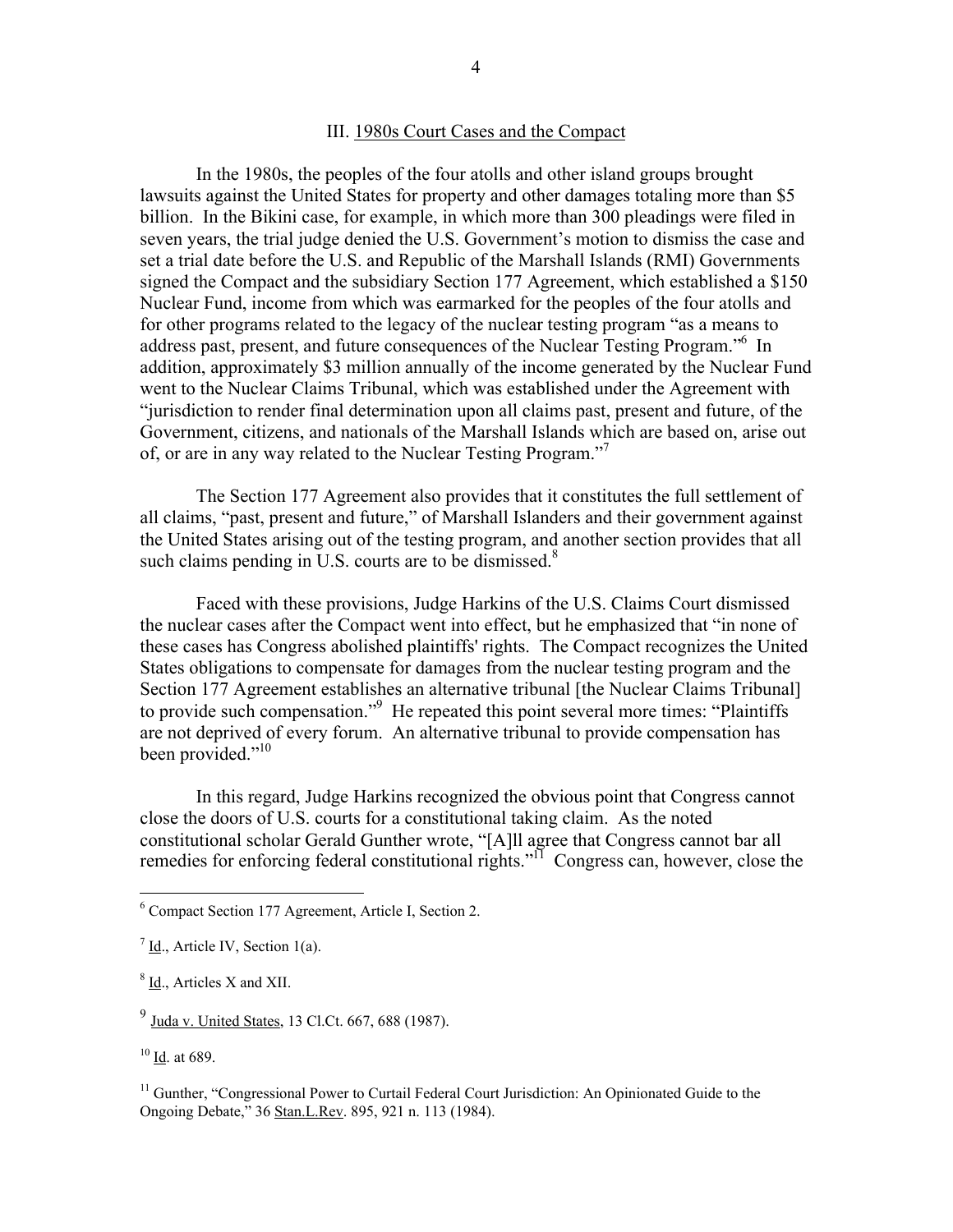doors of U.S. courts if it provides for an alternative method of compensation, but the exercise of this power, as noted by the U.S. Supreme Court, is subject to the overriding requirement that when property is taken for public use "there must be at the time of taking 'reasonable, certain and adequate provision for obtaining compensation.'"12

For example, the plaintiff in Dames & Moore v. Reagan contended that the suspension of its pending claims against Iran under the agreement for the release of the U.S. hostages was an uncompensated taking. It also argued that the alternative forum provided by that agreement, the U.S.-Iran Claims Tribunal, would not provide "reasonable, certain and adequate provision for obtaining compensation," because some claims might not be paid in full or not even be adjudicated. The Supreme Court found that the U.S.-Iran Tribunal was an adequate alternative forum and therefore upheld the agreement, noting, however, that the Claims Court remained open under the Tucker Act "to the extent petitioner believes it has suffered an unconstitutional taking by the suspension of the claims."<sup>13</sup>

Judge Harkins agreed with this standard, but he found that the "settlement procedure, as effectuated through the Section 177 Agreement, provides a 'reasonable' and 'certain' means for obtaining compensation." However, he was not so sure about whether the procedure would provide adequate funding: "Whether the compensation in the alternative procedures . . . is adequate is dependent upon the amount and type of compensation that ultimately is provided through these procedures." In essence, he imposed an "exhaustion of remedies" test for the claimants: Because the Nuclear Claims Tribunal was not yet in existence, he held that "[w]hether the settlement provides 'adequate' compensation cannot be determined at this time. . . . This alternative procedure for compensation cannot be challenged judicially until it has run its course.<sup> $14$ </sup>

On appeal, the U.S. Court of Appeals for the Federal Circuit reached a similar conclusion: "Congress intended the alternative procedure [the Nuclear Claims Tribunal] to be utilized, and we are unpersuaded that judicial intervention is appropriate at this time on the mere speculation that the alternative remedy may prove to be inadequate."<sup>15</sup>

Fifteen years have passed since that court's decision, and history has shown that the peoples of the four atolls were right: The Nuclear Claims Tribunal has "run its course" and is not capable of providing adequate compensation. After lengthy trials, it awarded \$386 million the people of Enewetak for loss of use, restoration, and hardship, and \$563

 $\overline{a}$ 

<sup>&</sup>lt;sup>12</sup> Blanchette v. Connecticut General Insurance Corp., 419 U.S. 102, 124-25 (1974), quoting Cherokee Nation v. Southern Kansas Railroad Co., 135 U.S. 641, 659 (1890).

<sup>&</sup>lt;sup>13</sup> 453 U.S. 654, 689 (1981).

<sup>&</sup>lt;sup>14</sup> Juda v. United States, supra, 13 Cl.Ct. at 689.

<sup>&</sup>lt;sup>15</sup> People of Enewetak, Rongelap and other Marshall Islands Atolls v. United States, 864 F.2d 134, 136 (Ct. App. Fed. Cir. 1988).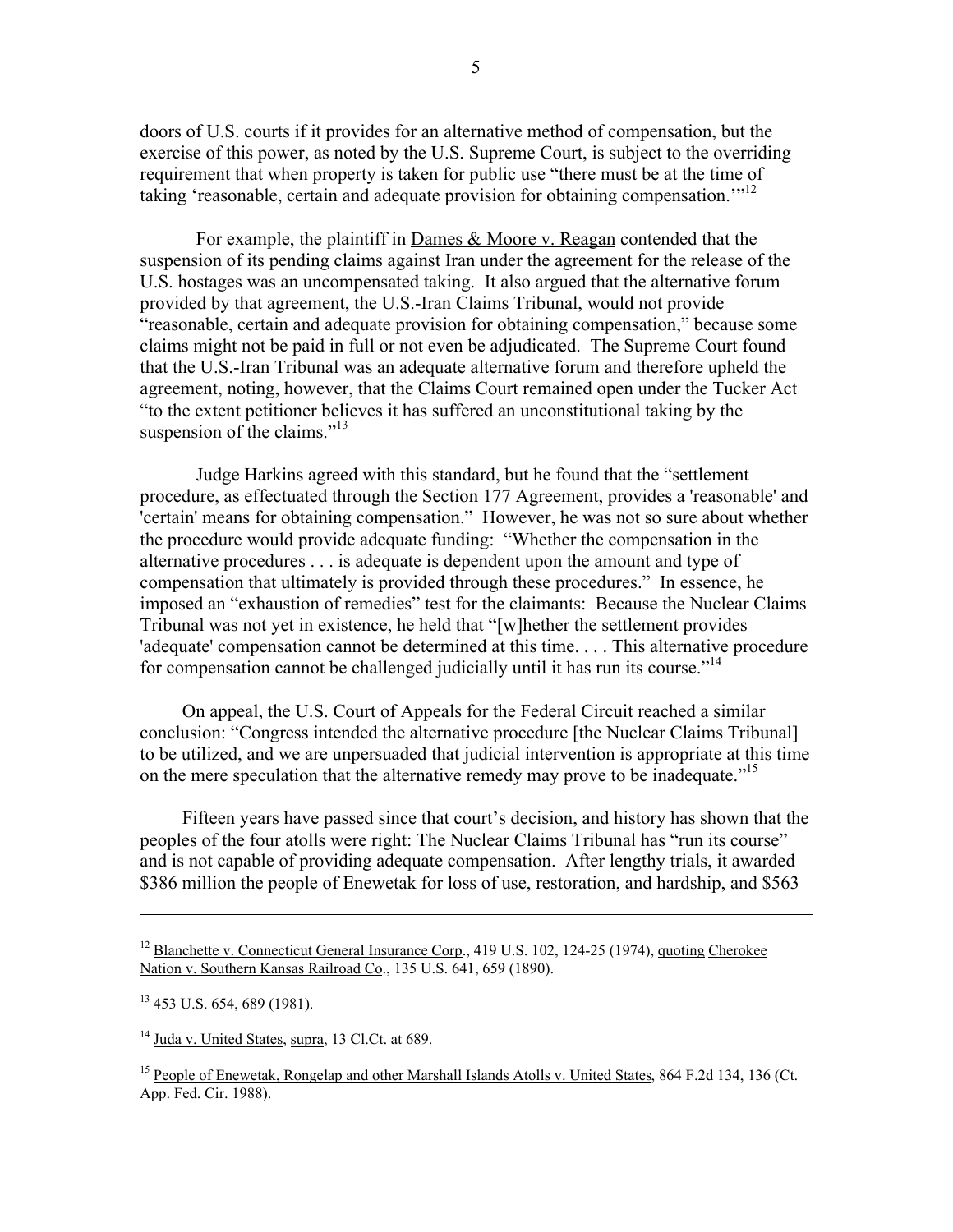million to the people of Bikini, but it has paid out less than one-half of one percent of these awards. The Tribunal, which has also paid out nearly \$67 million in personal injury awards, has less than \$10 million on hand, and it has yet to issue awards in the justconcluded cases brought by the peoples of Rongelap and Utrik. These circumstances are different from those in the Dames & Moore case, where the alternative system of relief – the U.S.-Iran Claims Tribunal – was appropriate because it was "capable of providing meaningful relief."<sup>16</sup> Here, the remedy was simply not adequate.

Everyone involved in the political status talks in the 1970s and 1980s knows that the \$150 million payment under Section 177 was just that – a political payment to help redress the nuclear legacy. No one at that time knew the full costs of cleanup, much less the extent of radiological illnesses and damage or the value of past takings of land. That is precisely why the Nuclear Claims Tribunal was established. Its role has been to assess the extent of damage and injury from the U.S. testing program.

## IV. Bona Fides of the Nuclear Claims Tribunal

Before discussing a possible Congressional solution to this dilemma, it may be useful to address head-on two contentious questions: First, was the Nuclear Claims Tribunal process valid or did the "home field" advantage result in skewed and inflated awards? Second, how should Congress deal with what some describe as the "sticker shock" of these awards?

As to the first question, an independent investigation of the Nuclear Claims Tribunal conducted by former U.S. Attorney General Dick Thornburgh ("Thornburgh Report") concluded in January 2003 that:

- $\blacksquare$  The Nuclear Claims Tribunal fulfilled the basic functions contemplated by the U.S. Congress under the Compact.
- $\blacksquare$  Tribunal personnel were qualified to perform their functions and have had access to the resources they needed.
- $\blacksquare$  The Tribunal has conducted its business in an orderly manner, following rules and procedures that closely resemble those used by legal systems in the United States.
- **n** Property damage claims before the Tribunal have been asserted through class action vehicles similar to those used in the United States, with litigation "characterized by the kind of legal briefing, expert reports, and motion practice that would be found in many U.S. court proceedings," and hearing procedures and rules of evidence that resemble those used in administrative

<sup>&</sup>lt;sup>16</sup> Dames & Moore, 453 U.S. at 687.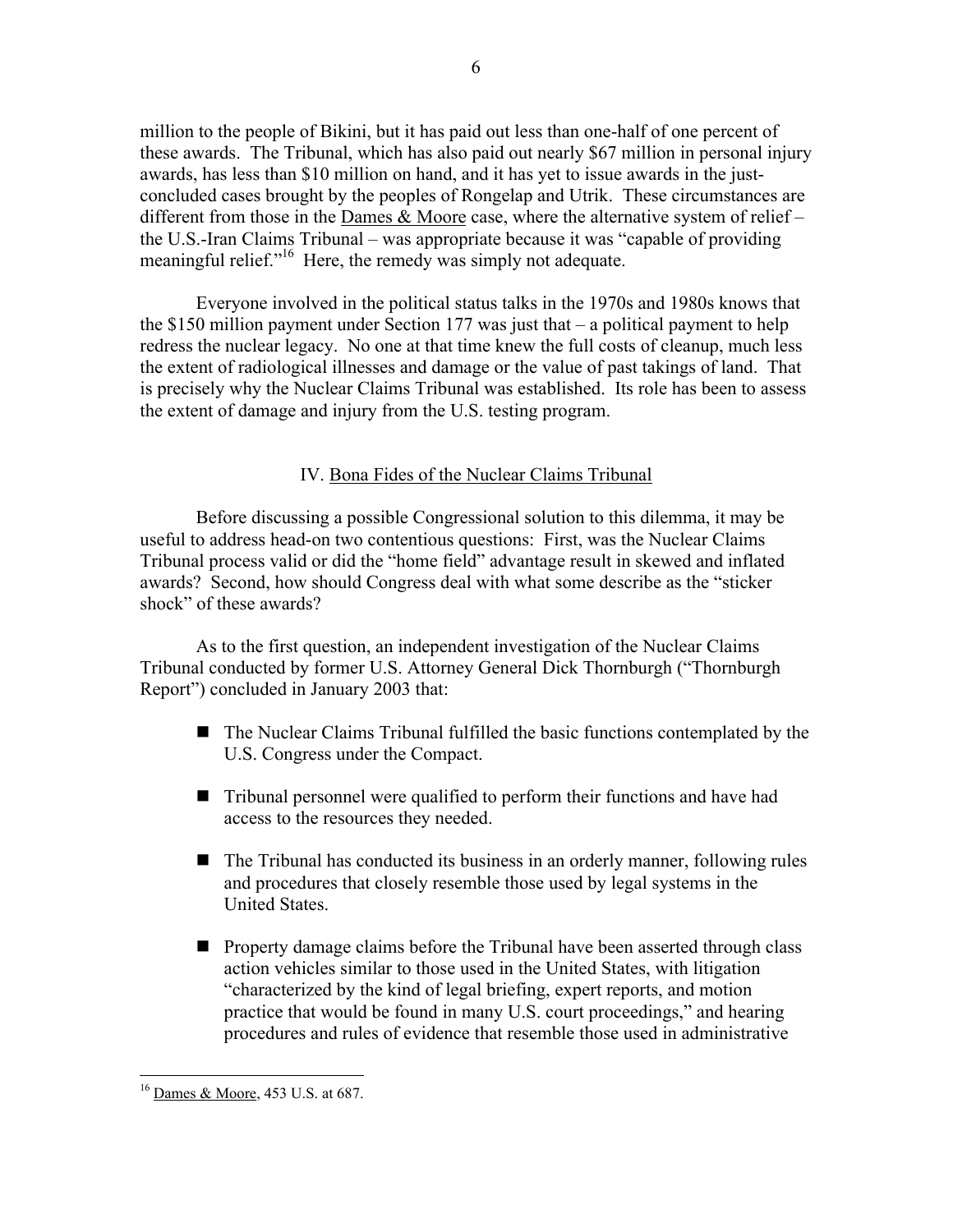proceedings in the United States.<sup>17</sup>

- $\blacksquare$  The Tribunal relied heavily on U.S. legal authorities in reaching its decisions on damages issues.
- $\blacksquare$  Although the Marshall Islands parliament, the Nitijela, occasionally sought to influence the Tribunal's work, particularly in expanding the range of persons eligible to receive personal injury awards, "any such interference had not more than a modest impact on the total dollar amount of the Tribunal's awards."<sup>18</sup>

# V. Nuclear Claims Tribunal Awards for Loss of Use and Restoration of Lands

As to the amount of the Tribunal's awards, we wish to bring the following points to the attention of this Committee:

- $\blacksquare$  The people of Bikini presented cleanup options that ranged as high as \$1 billion, involving the scraping of all the radioactive soil off the atoll and replacing it with non-radioactive soil. The restoration option selected by the Tribunal – scraping the soil only in the living area of Bikini Island and treating the rest with potassium-rich fertilizer to block the uptake of radioactive material – is exactly the cleanup method recommended by the U.S. Department of Energy's environmental contractor, Lawrence Livermore National Laboratory, and the cost was set at just over \$250 million.
- $\blacksquare$  These cleanup costs must be considered in the context of the cost of the tests themselves. The Defense Department costs alone just for the two shots of Operation Crossroads were \$1.3 billion in 1996 dollars, and total Defense Department costs for all shots in the Marshall Islands exceeded \$4.3 billion.<sup>19</sup> (All dollar amounts in this paragraph are in 1996 dollars.) Civilian costs are harder to calculate, but some numbers are known. For example, in transferring its materials, facilities and properties to the new AEC in 1946, the Manhattan Project spent \$3.1 billion to manufacture nine new atomic bombs and continue research into thermonuclear weapons.<sup>20</sup> The AEC spent over

 $20 \underline{\text{Id}}$ . at 61-62.

<sup>&</sup>lt;sup>17</sup> Dick Thornburgh et al., "The Nuclear Claims Tribunal of the Republic of the Marshall Islands: An Independent Examination and Assessment of its Decision-Making Process" (Kirkpatrick & Lockhart, LLP 2003), p. 2.

 $18 \underline{Id}$ .

<sup>&</sup>lt;sup>19</sup> Stephen I. Schwartz, ed., Atomic Audit: The Costs and Consequences of U.S. Nuclear Weapons Since 1940 (Brookings Institution Press 1998), pp. 101-03.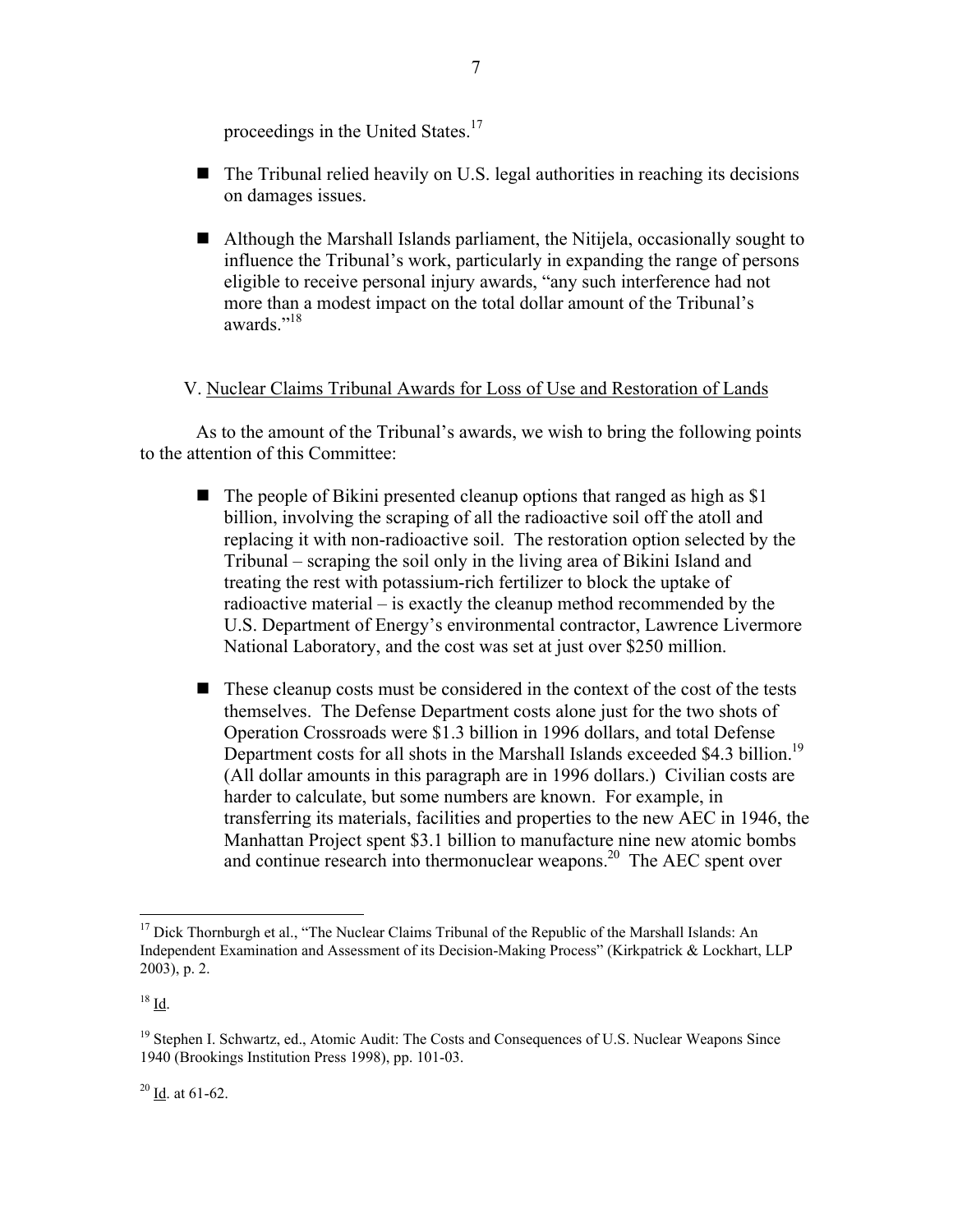\$3.5 billion from July 1, 1946 through June 30, 1947,<sup>21</sup> and from 1948-1958, the AEC spent approximately \$106 billion on production research, development, and testing of nuclear weapons. $^{22}$ 

- $\blacksquare$  The United States never questioned the cost or value of the nuclear tests at Bikini and Enewetak, because they assured U.S. nuclear superiority over the Soviet Union and led to immediate savings of billions of dollars in the Defense Department budget in the late 1940s and 1950s. Just the first two tests at Bikini led to a greater emphasis on atomic warfare than on more expensive conventional weapons and troops.<sup>23</sup> As the AEC told Congress: "Each of the tests involved a major expenditure of money, manpower, scientific effort and time. Nevertheless, in accelerating the rate of weapons development, they saved far more than their cost."<sup>24</sup>
- **n** Congress clearly knew that the \$150 million trust fund under the Section 177 Agreement was a political number arrived at to settle the Claims Court lawsuits, because it also left the door open for other funding programs for the four atolls in the Compact. The Compact Section 177 Agreement limits the Nuclear Fund to \$150 million and states that it constitutes the full settlement of all claims arising out of the nuclear testing program, but after passage of this language Congress continued to fund various programs. For example:
	- o Section 103(h)(2) of the Compact of Free Association Act (Pub. L. 99- 239) (the "Act") established the Enewetak Food and Agriculture Program, which Congress has funded for 17 years at an annual amount of between \$1.1 and \$1.7 million because it recognized the challenge of providing food to the Enewetak people. That program involves soil rehabilitation and revegetation of the land with traditional food bearing crops, importation of food, and the operation of a vessel to bring the food and agricultural materials to Enewetak.
	- o Section 103 (i) of the Act authorized funding for the radiological cleanup of Rongelap Island, and Congress subsequently appropriated \$40 million for a Rongelap resettlement trust fund.
	- o Article VI of the Section 177 Agreement provides that the United States "reaffirms its commitment to provide funds for the resettlement of Bikini Atoll . . . at a time which cannot now be determined," and

 $\frac{21}{\underline{Id}}$  at 63.

 $^{22}$  <u>Id</u>. at 65-75.

 $^{23}$  See, e.g., Weisgall, Operation Crossroads, supra n. 3 at 279-87.

<sup>&</sup>lt;sup>24</sup> U.S. Atomic Energy Commission, Thirteenth Semiannual Report of the Atomic Energy Commission (1953), p. 18.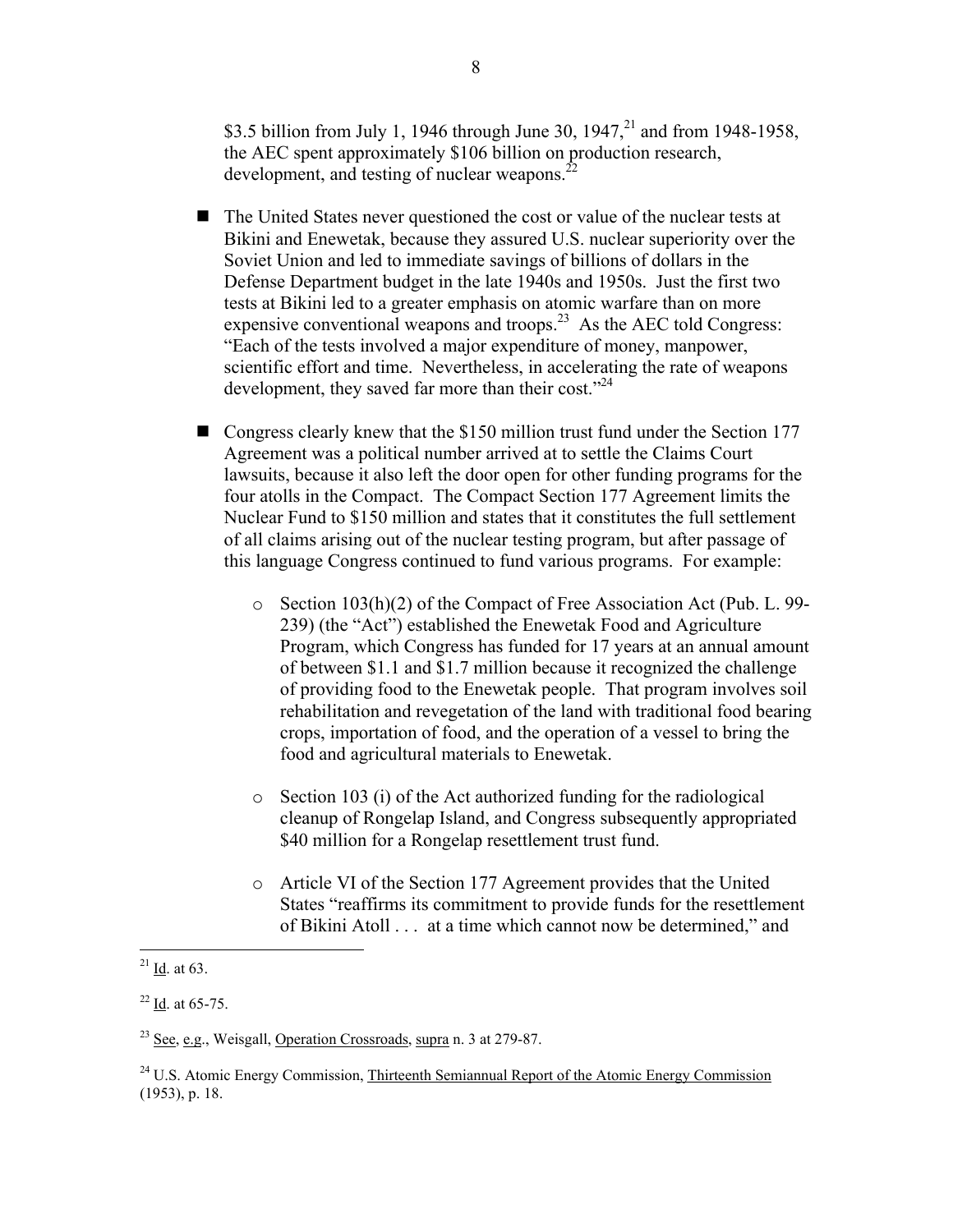Section 103 (l) of the Act declares that "it is the policy of the United States . . . that because the United States . . . rendered Bikini Atoll unsafe for habitation . . . , the United States will fulfill its responsibility for restoring Bikini Atoll to habitability. . . ." After the Compact went into effect, Congress appropriated an additional \$90 million for the radiological cleanup of Bikini Atoll. See Pub. L. No. 100-446.

- $\blacksquare$  The \$150 million trust fund established under the Section 177 Agreement was provided to cover payment of claims for injuries, damages and losses known in 1986, based on information available at that time. However, recognizing that additional compensation might be required, U.S. negotiators and Congress agreed to an extraordinary statutory right for the RMI to present additional claims directly to Congress based on injuries, damages and losses discovered or determined subsequent to 1986. Article IX of the Agreement, entitled "Changed Circumstances," provides that if property or personal injury losses resulting from the Nuclear Testing Program are discovered after the effective date of the Agreement, "were not and could not reasonably have been identified as of the effective date" of the Agreement, and "if such injuries render the provisions of this Agreement manifestly inadequate," the RMI Government may submit a request directly to Congress to provide for such injuries. The RMI submitted such a petition to Congress in 2000 and again in 2001, and sixteen months ago the top leadership in the Senate Energy Committee and House Resources Committee asked the Bush Administration to review and report back on the petition.
- The Department of Energy's Environmental Management Program Budget, which is earmarked for the cleanup of radioactive, chemical and other hazardous waste at 53 U.S. nuclear weapons production and development sites in 23 states, dwarfs the numbers under consideration here. Five years ago, that cleanup program was estimated to cost nearly \$147 billion.<sup>25</sup> Congress appropriated an average of \$5.75 billion annually for the program in the late 1990s, and it is anticipated that this funding level will continue at this rate indefinitely.26
- Since 1991 the U.S. Government, through DOE's Environmental Management Program, has spent more than \$10 billion at the Hanford, Washington nuclear weapons site without removing one teaspoonful of

<sup>&</sup>lt;sup>25</sup> Accelerating Cleanup: Paths to Closure (U.S. Department of Energy, Office of Environmental Management) (June 1998) at 2, 5.

<sup>&</sup>lt;sup>26</sup> Id. at 8. See also Environmental Management: Program Budget Totals (FY 1998 - FY 2000) and Environmental Management's FY 2000 Congressional Budget Request.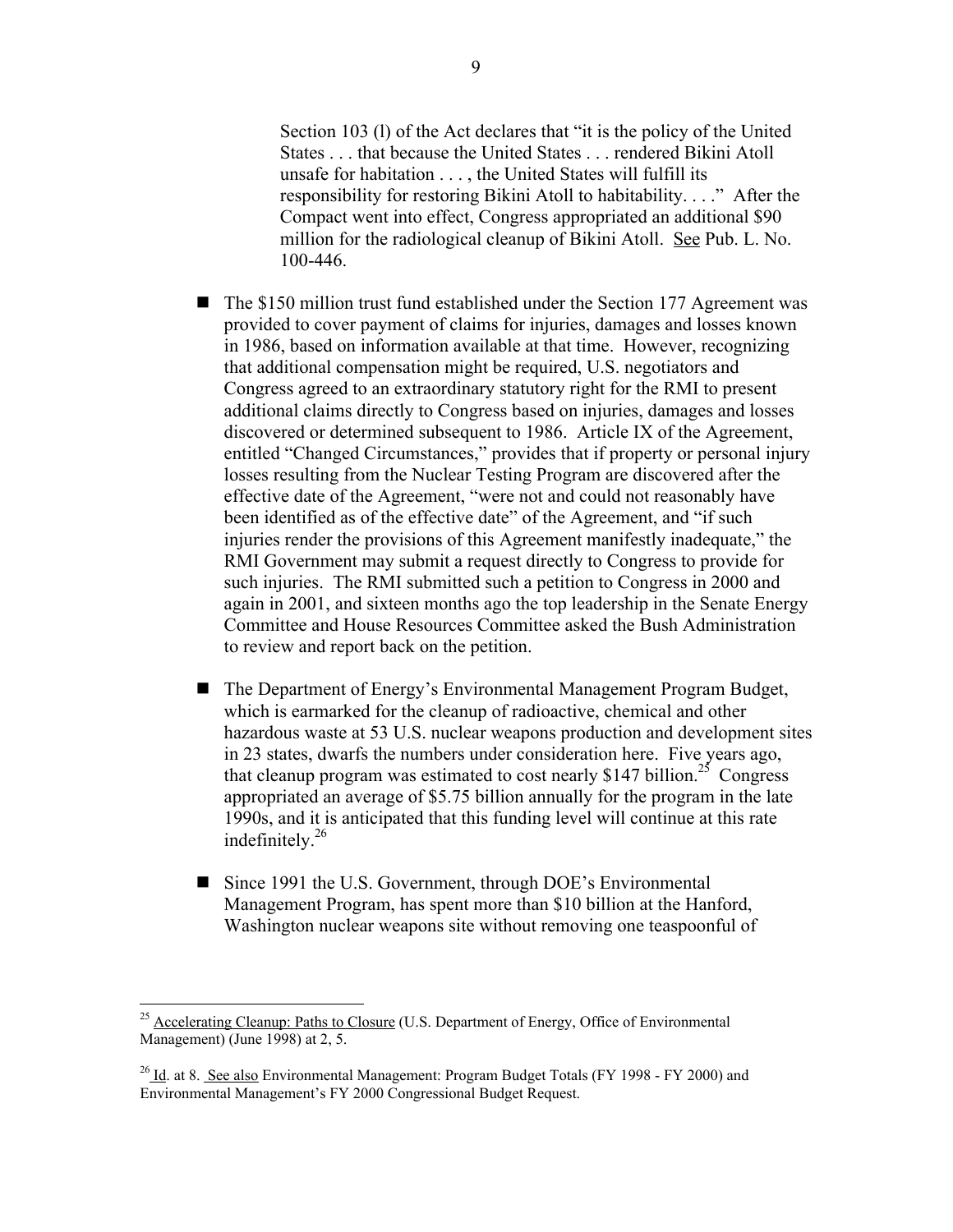contaminated soil.<sup>27</sup> That is what DOE has spent on studying the problem. The Bikini and Enewetak cleanup numbers sound big, but they look like a bargain compared to what the United States spends on its own sites - sites that were exposed to a tiny percentage of the radiation that was unleashed in the Marshall Islands.

- The U.S. Government has already approved compensation claims of more than \$562 million under the Downwinders' Act by people injured as a result of nuclear tests in Nevada that were nearly 100 times smaller in magnitude that the tests conducted in the Marshall Islands. $^{28}$
- As the Thornburgh Report noted, "[I]t is our judgment that the \$150 million trust fund initially established in 1986 [under the Compact] is manifestly inadequate to fairly compensate the inhabitants of the Marshall Islands for the damages they suffered as a result of the dozens of U.S. nuclear tests that took place in their homeland."29

### VI. Proposed Legislative Solution

The RMI and leaders of Bikini, Enewetak, Rongelap and Utrik have requested an amendment to the Compact of Free Association that grants narrowly defined jurisdiction to the U.S. Court of Appeals for the Federal Circuit to review the judgments of the Nuclear Claims Tribunal and to order the United States to pay these judgments (after deducting the compensation already received by the claimants from the Nuclear Claims Tribunal) unless it finds, after a hearing, that a particular judgment "is manifestly erroneous as to law or fact, or manifestly excessive." The provision also makes the U.S. Government party to the case, thus giving it standing to oppose partially or entirely the awards adjudicated by the Nuclear Claims Tribunal.<sup>30</sup>

 $^{29}$   $\underline{\mathrm{Id}}$ .

 $30$  The text of the amendment is as follows:

Section 103(g) of United States Public Law 99-239 (99 Stat. 1775) is amended by adding a new paragraph (3) as follows:

"Judgments of the Nuclear Claims Tribunal established pursuant to Article IV of the Section 177 Agreement with respect to claims for loss or damage to property or person that have not been fully paid or otherwise satisfied may be presented for review and certification to the United States Court of Appeals for the Federal Circuit, or its successor court, which shall have jurisdiction therefor, notwithstanding the provisions of Article X, XI, and XII of the Section 177 Agreement or

<sup>&</sup>lt;sup>27</sup> Environmental Management: Progress & Plans of the Environmental Management Program (November 1996) (DOE/EM-0317) at 120.

<sup>&</sup>lt;sup>28</sup> Thornburgh Report, supra n. 17 at 3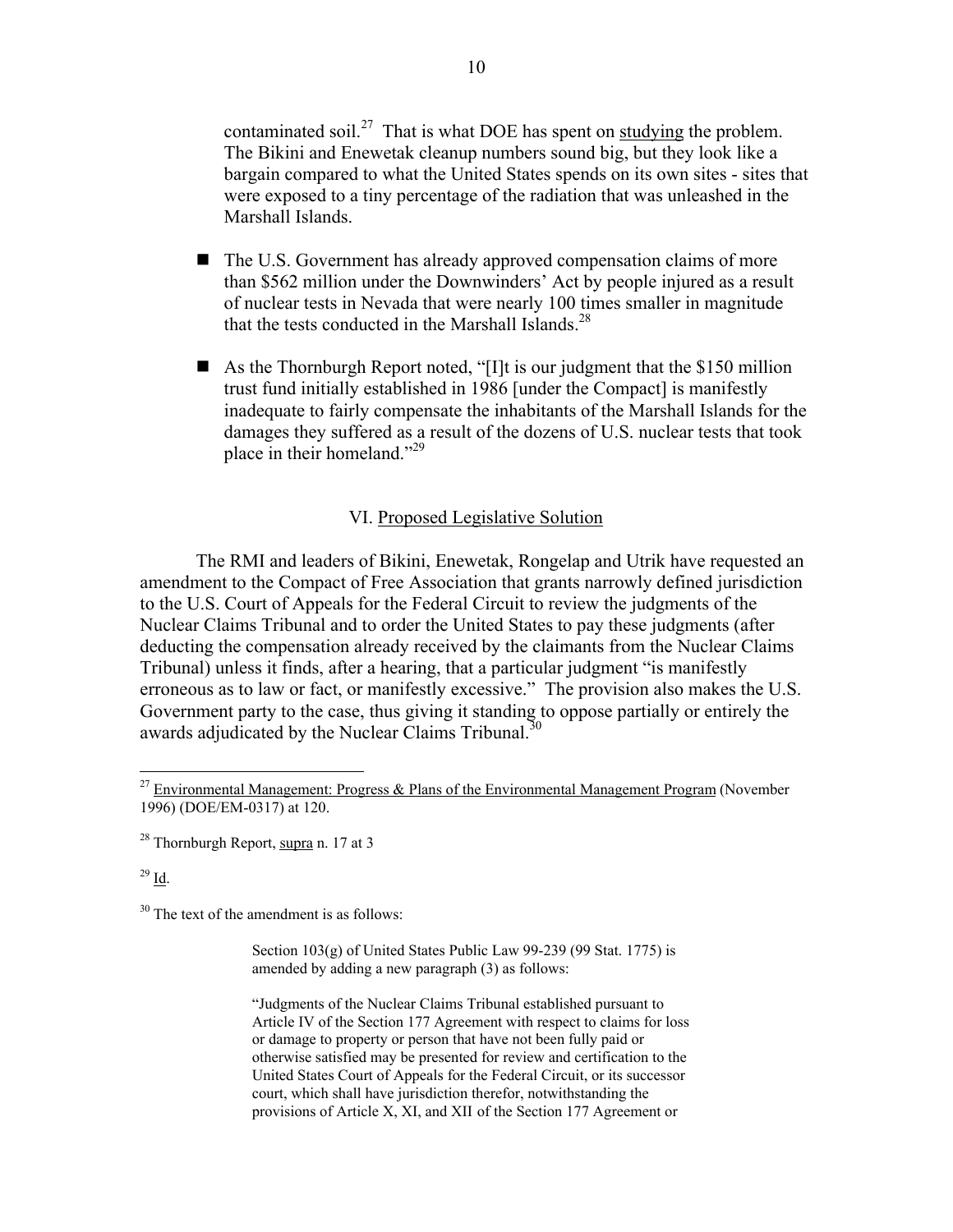The peoples of the four atolls and the RMI Government urge the Congress to give careful consideration to this proposal for following reasons:

### 1. This proposal would resolve major components of the "changed circumstances" petition.

As noted above (p. 9), the Section 177 Agreement's changed circumstances provision (Article IX) states that the RMI Government may petition Congress if it believes developments since the settlement was approved render the assistance and compensation provided "manifestly inadequate." There is no precise definition of what exactly constitutes a "changed circumstance," but by adopting this proposal the U.S. Congress can make the major part of the changed circumstances petition end up where it started – in the courts, which, on a daily basis, deal with factual and legal issues concerning damage claims.

## 2. This proposal would help to resolve the outstanding legal flaw in the Compact 177 scheme.

As explained above (pp. 4-6), the Section 177 Agreement provided the peoples of the four atolls with a \$150 million Nuclear Fund, now nearly exhausted, which is far less than the value of their claims. The liability of the U.S. Government for damages resulting from the nuclear testing program has never been an issue. Indeed, Section 177(a) of the Compact specifically states that the "Government of the United States accepts responsibility for compensation owing to the citizens of the Marshall Islands . . . for loss or damage to property and person . . . resulting from the nuclear testing program. . . ." The only question was how to resolve those claims and how much compensation to provide.

For the U.S. and Marshall Islands Governments, the Section 177 process served its purpose by establishing a process to resolve the value of the Marshall Islanders' claims, a process that has now lasted more than 15 years. The results of that process have

> 28 U.S.C. 1502, for the limited purposes set forth in this paragraph only, and which court's decisions shall be reviewable as provided by the laws of the United States. The United States Court of Appeals for the Federal Circuit shall review such judgments, certify them and order payment thereof pursuant to 28 U.S.C. 1304, unless such court finds, after a hearing, that any such judgment is manifestly erroneous as to law or fact, or manifestly excessive. In either of such cases, the United States Court of Appeals for the Federal Circuit shall have jurisdiction to modify such judgment. In ordering payment, the Court shall take into account any prior compensation made by the Nuclear Claims Tribunal as a result of such judgment. In any such certification proceeding the Government of the United States shall stand in the place of the Defender of the Fund and shall be a party to and may oppose certification or payment of judgments of the Nuclear Claims Tribunal."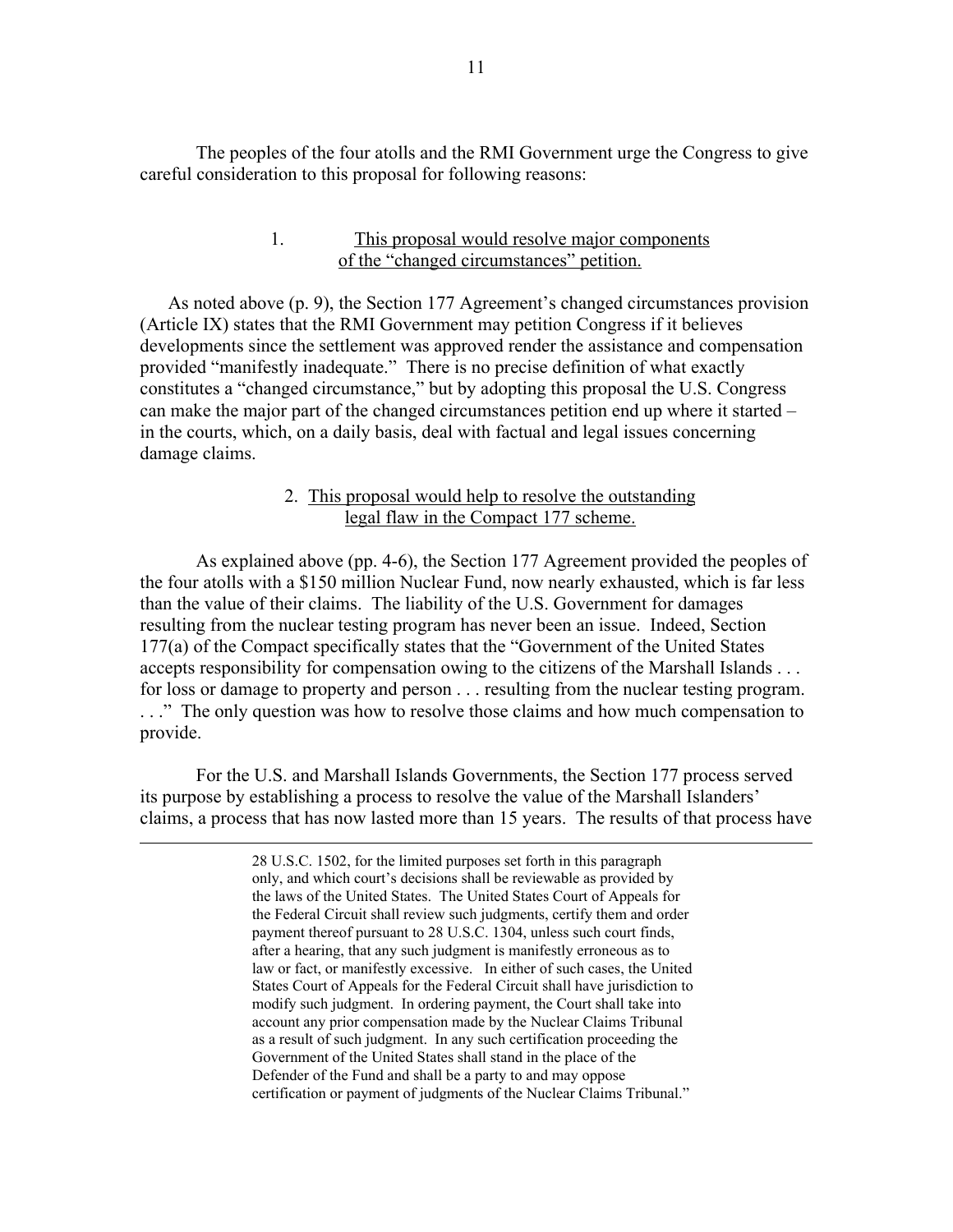demonstrated that the \$150 million provided by the Section 177 Agreement is inadequate to meet the U.S. Government's "accept[ance]," in Section 177, of its "responsibility for compensation owing to the citizens of the Marshall Islands . . . ." In order to implement this pledge and to fulfill the purpose of Section 177, Congress should restore federal court jurisdiction to complete the compensation process to determine whether the Nuclear Claims Tribunal's awards are adequate and, if so, to order payment.

## 3. This proposal treats the nuclear legacy claims in the same manner as other pre-Trusteeship termination claims.

Under Section 174 of the Compact, the United States waives sovereign immunity for all claims arising from its previous actions as Administering Authority of the Trust Territory, other than those claims settled by the Section 177 Agreement. The four-atoll proposal closely tracks the language of Section 174 (c) and does nothing more than provide the identical treatment to the nuclear cases filed in the U.S. Claims Court in the 1980s, which were then singled out for special treatment (espousal and dismissal of claims) under the Section 177 Agreement. There is no legitimate reason to treat the nuclear cases differently from other claims arising out of the U.S. Government's role as Administrator of the Trust Territory, now that the Nuclear Claims Tribunal process has run its course. Unless Congress itself is prepared to determine the level of funding that must be provided to resolve the nuclear legacy claims, restoring to the federal courts the same jurisdiction they have over other claims from the Trusteeship era is morally and legally the only solution.

# 4. This proposal resolves a potentially difficult political dilemma for both the executive and legislative branches of the U.S. Government.

The Office of Compact Negotiations has opted to exclude nuclear legacy issues from the current negotiations. However, these issues will still be on the table if the current negotiations are concluded without addressing them; they will not go away. Congress is understandably reluctant to delve into this type of issue, given the need for a detailed review of scientific, medical and legal questions that it is simply ill-equipped to handle. It lacks the expertise and may be unwilling to tackle the issue, and the executive branch has indicated that it is unwilling to address the matter at this time. This proposal solves those problems. The Section 177 Agreement imposed a political settlement on a legal matter. This proposal returns the resolution of the nuclear legacy where it belongs – in the courts.

## 5. This proposal contains an alternative source of funding for the nuclear legacy issues.

By providing for U.S. Court of Appeals for the Federal Circuit review, any award upheld by that court would be paid from the Claims Court Judgment Fund established for awards against the United States and appropriated under 28 U.S.C. §1304. ("Necessary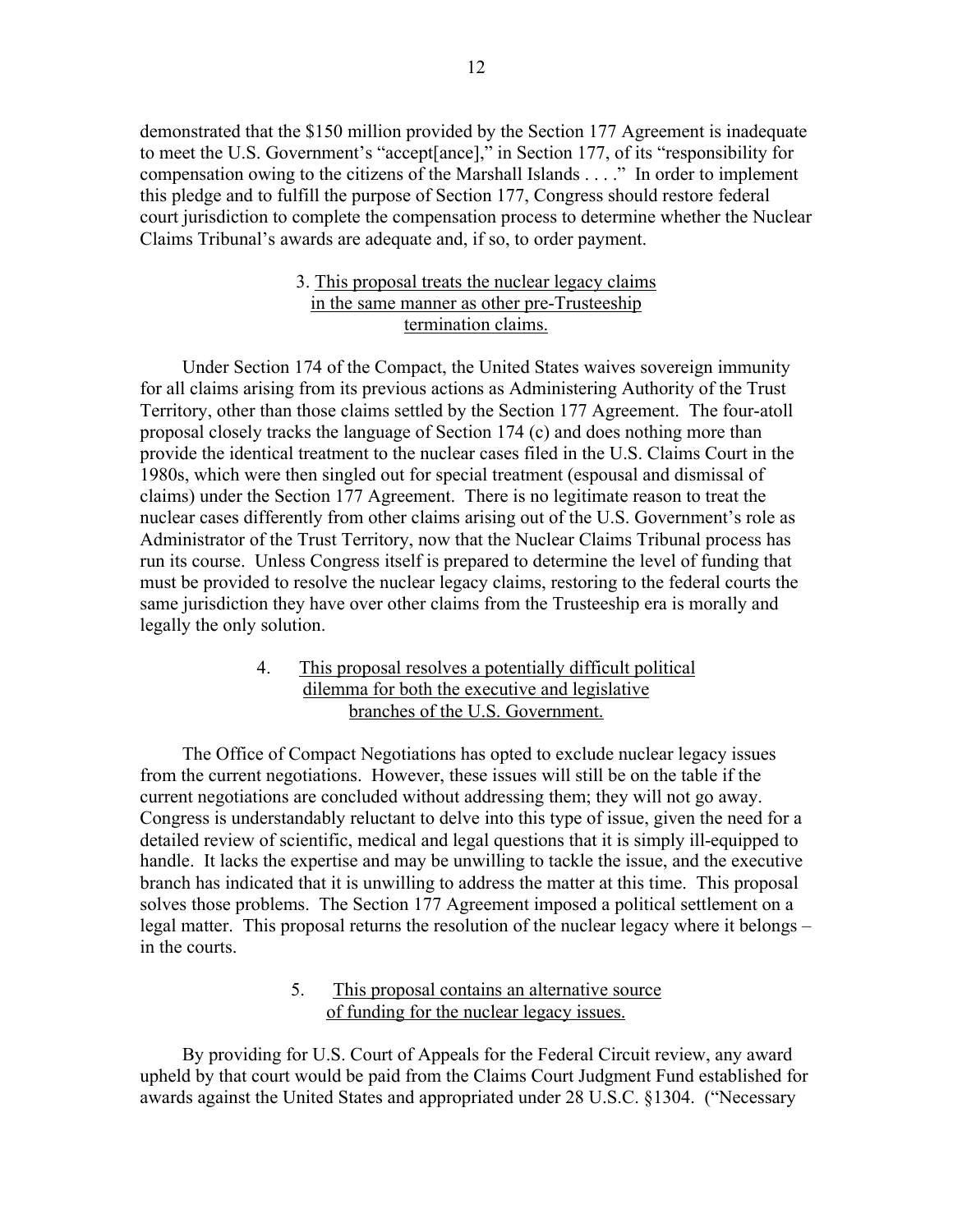amounts are appropriated to pay final judgments, awards, compromise settlements, and interests and costs specified in the judgments or otherwise authorized by law . . . .") Although the funds would still come from the U.S. Treasury, this proposal creates a separate source of funding to pay these judgments, rather than looking to a specific Congressional appropriation, which is difficult to accomplish under any circumstances.

## 6. This proposal provides for adequate executive branch involvement in resolution of the final awards.

Some in the executive branch have questioned the validity of the Nuclear Claims Tribunal process, suggesting that the Tribunal tilted its views towards the RMI nuclear victims and acted like a "kangaroo court." (See p. 6, above.) By providing that the U.S. Government stands in the place of the Defender of the Fund in any certification proceeding, this proposal will protect the role of the U.S. Government by ensuring that the Justice Department can appear to oppose payment or offer modifications to any proposed award. In addition, any new awards would be discounted by amounts already paid under the Compact.

# 7. This proposal is consistent with certain Compact language.

This proposal is consistent with the view of the executive and legislative branches at the time the Compact was concluded, which was that more funding might be needed to resolve issues relating to the nuclear legacy. See p. 8-9, above, for three examples of post-Compact funding for Rongelap, Enewetak and Bikini. This proposal is consistent with the spirit of the existing Compact by recognizing that the funds provided by the Section 177 Agreement were never designed to provide total compensation owing to the peoples of the four atolls.

### VII. Unilateral Changes to Compact Act

The peoples of the four atolls are in agreement with the position of the RMI Government, as stated at pp. 8-9 of Foreign Minister Gerald M. Zackios' written testimony, concerning the Administration's unilateral changes to the amended Compact Act, especially with respect to Section 103(e)(3). As noted above at page 1, if the U.S. negotiators claimed a lack of authority to negotiate nuclear legacy provisions in the Compact negotiations, where did they come up with the authority to propose unilateral changes to existing provisions involving that nuclear legacy? Congress' original language should continue to govern on the language of the Section 177 Agreement.

### VIII. Future Steps

The peoples of the four atolls have long sought a seat at the table in the Compact negotiations, but we were never granted one. We also understand that H.J.R. 63 contains